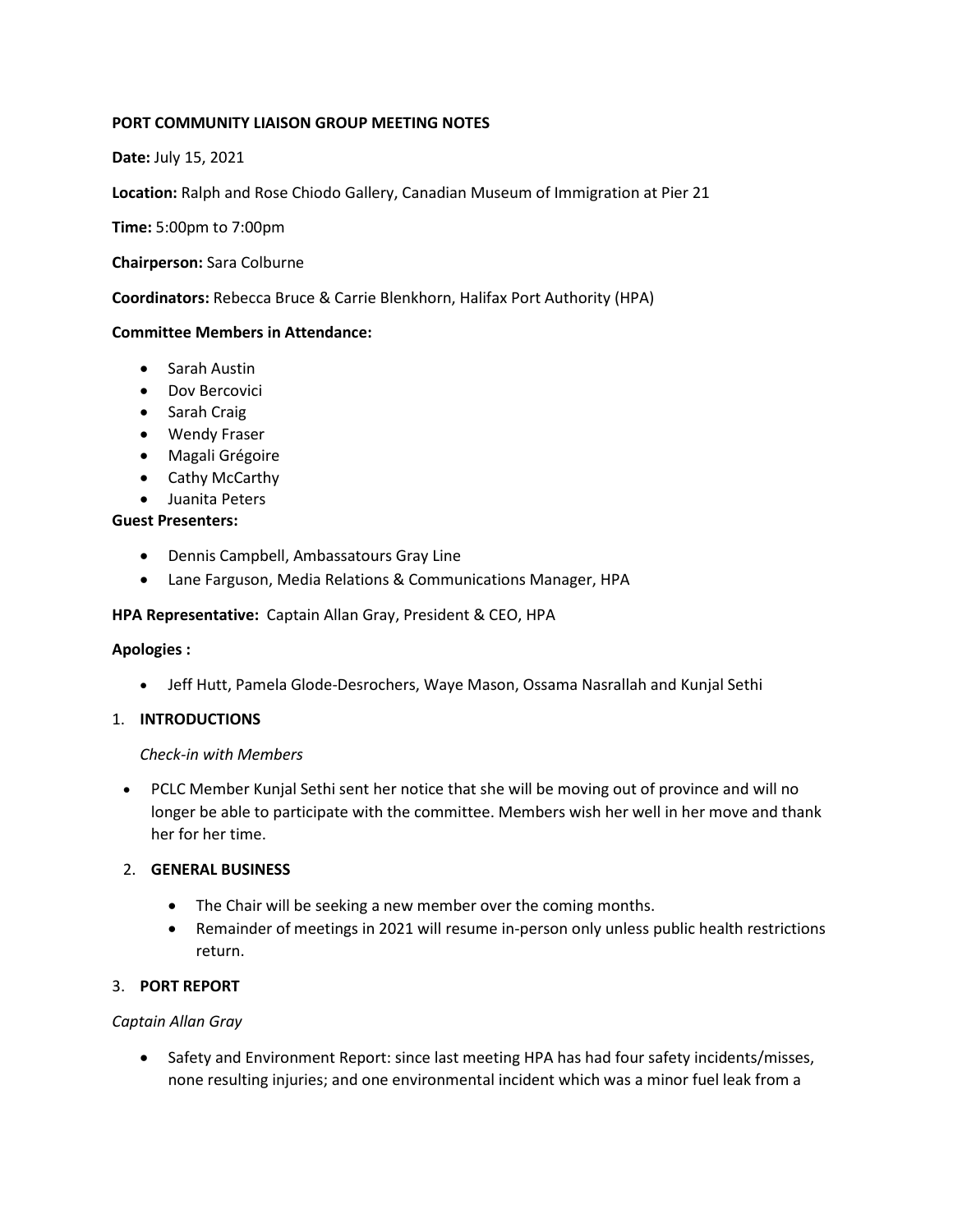customer truck. As Nova Scotia enters Phase 4, and with the guidance of our Healthy and Safety team, HPA will have all employees returning to the offices.

- HPA Sustainability Survey update: survey was open for a couple weeks longer to increase numbers and get a broader and diverse spread of respondents. The survey is now closed, collecting just over 600 community members participated in the survey. Consultants are now undergoing a materiality matrix, analyzing results from the Community, Port Users and Halifax Port Authority responses.
- The PIER at the Seaport update: The transformation of the Seaport Market building to the PIER is tracking for mid-September for completion of construction. Later this summer, PIER will be announcing new founding partners, the broader memberships such as Resident Members, and some of the exciting initiatives PIER members are working on.
- Cargo update: Cargo numbers in Q2-21 up 45% over Q2-20 (the COVID-19 shut down quarter.) Recovery continues and demand continuous to exceed the capacity and challenges supply chains. Big ships continue to arrive at Halifax, on July 25<sup>th</sup>, the CMA CGM Jules Verne will arrive, sister to Marco Polo ship.
- Cruise announcement: Transport Canada has announced that cruise ships will be allowed in Canadian waters as of Nov 1, 2021. Operators can prepare and be ready for start of 2022 if they can fully comply with public health requirements. Cruise industry is vital for our country's tourism sector, coastal communities, and port cities that welcome cruise ship visitors. Government will continue to work with partners to help ensure Canadians remain safe and secure.

# **Question and Answer**: *NS exports appear to be declining*. *Do you see any opportunities for NS industries to export more?*

NS berries and frozen seafood have opportunity, as there is demand. The NS wine industry is another possible opportunity, if they increase wine production and expand to other markets, then that would go by ship to increase overall NS exports.

## 4. **NEW BUSINESS**

- Update on the Port of Halifax Community Marketing campaign by Lane Farguson, Manager of Media Relations and Communications
- HPA greatly appreciated the feedback was from last meeting. Great commentary and ideas on how the campaign could improve to meet objectives.
- Will be working on footage, both photography and video, over the summer months.
- Further questions and discussion on topic lead by presenter, to bring back to team working on campaign.

## 5. **PRESENTATION, DISCUSSION & WORKSHOP**

## *Return of Cruise Tourism, Dennis Campbell, Chief Executive Officer, Ambassatours Gray Line*

- Presentation focused on the capacity of shore excursion industry in a post pandemic world.
- Explanation of the company operations in Atlantic Canada and their divisions: Shore Excursions by Ambassatours Gray Line, Murphy's on the Water and Double Decker Tours by Ambassatours Gray Line.